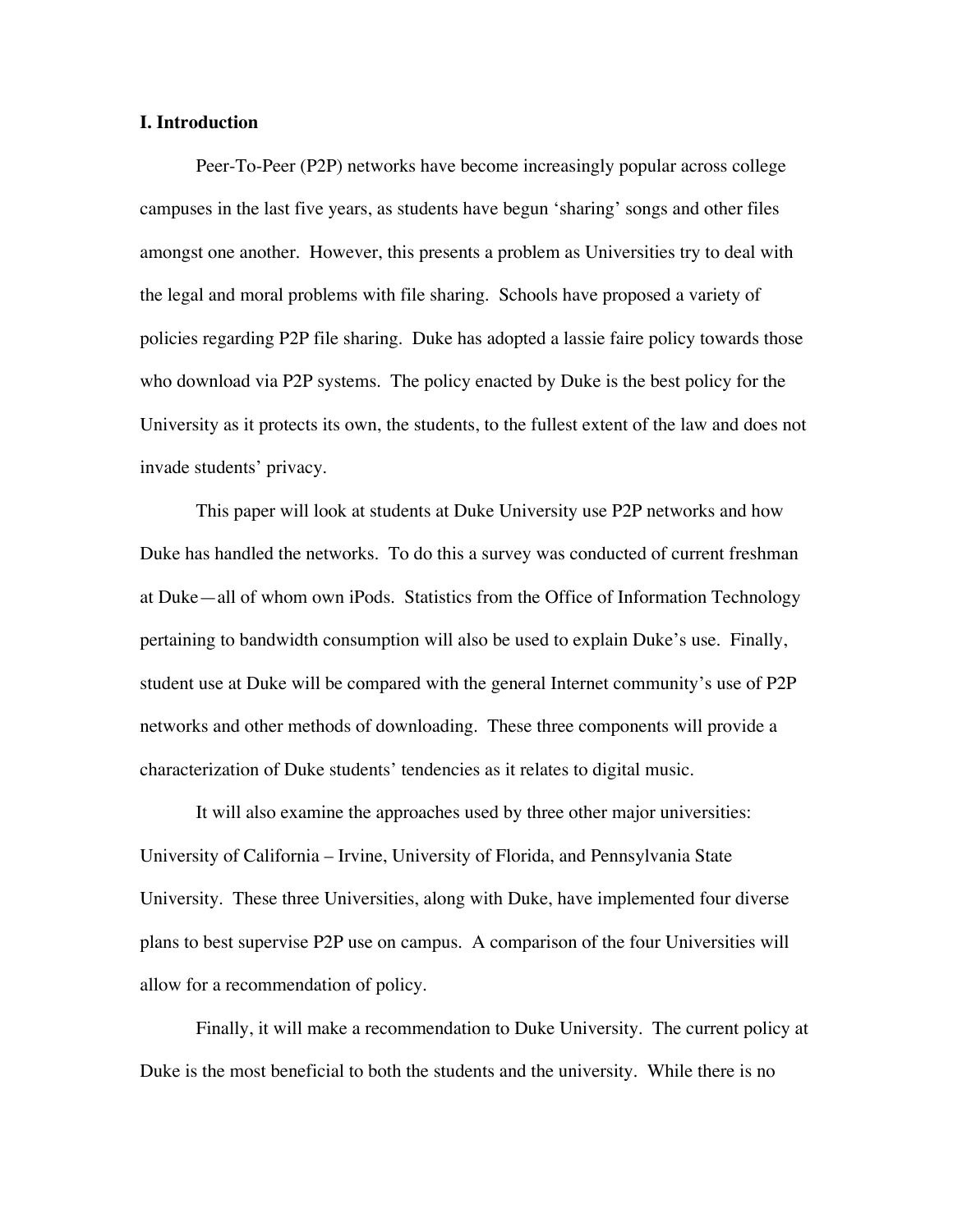perfect policy, and while Duke's is not the most effective at preventing or deterring P2P use, it is the best solution offered by any University. Duke should not make any substantial changes to its current policy and should allow students the freedom to make their own decisions—but should also require that they deal with the consequences of their decisions. Additionally, though, Duke should look at offering and promoting a legal means of downloading music to students.

### **II. Duke University—A Look Around**

Three years ago, after the rise of Napster, the Duke network was suffering from slow transfer speeds. It was determined that P2P networks were the culprit, as outbound data traffic was, on average, over 250 megabits per second, while inbound data rates were around 500 mb/sec (Cramer 2005). There are two types of bandwidth measured: inbound and outbound. Inbound refers to data coming from other sources into the Duke network—such as downloading a webpage. Outbound data, on the other hand, originates from Duke and travels elsewhere—such as uploading to a FTP server. To view a webpage, most data is inbound, but the requests are outbound as are the packet verifications<sup>1</sup>. Realizing that outbound traffic rates were slowing the network, Duke then implemented a policy limiting bandwidth consumption, and by association P2P use, in the fall of  $2003<sup>2</sup>$  (Cramer 2005). This policy greatly reduced the traffic. Immediately, rates dropped from peaking at over 250mb/sec to consistently below 100mb/sec (Cramer

 $1$  With a TCP/IP network, to handle simple operations, such as viewing web pages, a slow outbound connection will slow down even a flawless inbound connection. Packets requests must be resubmitted (packets are often lost in transit) via outbound requests. The entire network at Duke slowed to a near standstill at times because of the slow outbound data rates associated with P2P traffic.

 $2$  It stated that any user who had outgoing traffic from his machine of over 5 gB/day would be given a 'ticket.' If a user accumulated three tickets in a semester, he would be effectively turned down to dial-up speeds. More detail will be given later.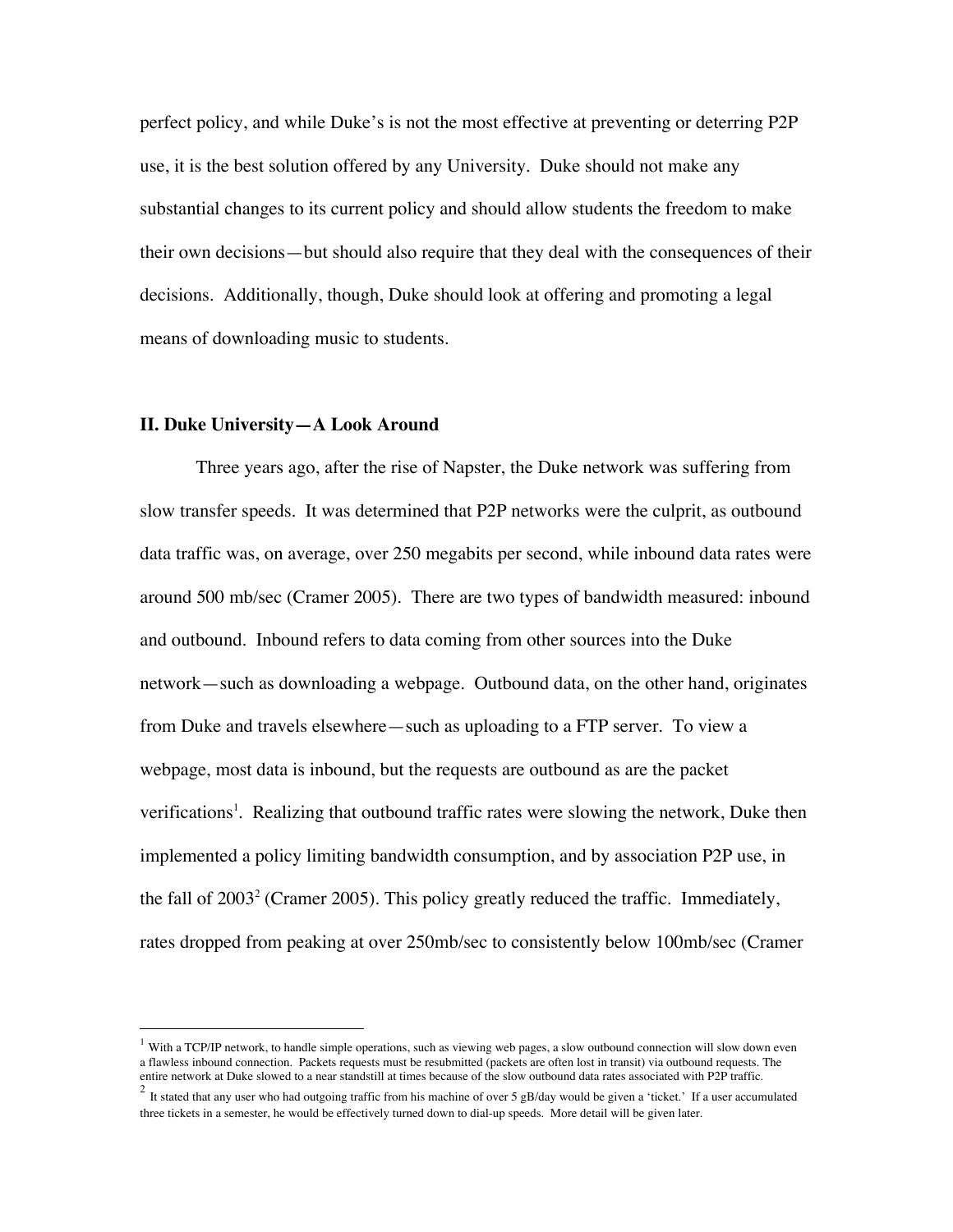2005). The entire network sped up as a result. The current situation regarding P2P use is a direct effect of the policy in place.

After a quick walk around the campus, today, and one will see that digital music is ever-present. Duke students are often seen listening to Apple iPods, the freshman class of 2008, even, was given iPods upon arrival to campus. With digital music so prevalent, it begs the question: how do they get their music? Do students use online services like iTunes, Napster and MP3.com to purchase their music collection legally? Do students rip CDs onto their iPods? These are two legal means to procure music. However, they can also download songs by means of P2P software, such as Limewire, I2Hub, Bit Torrent, and KaZaA. Additionally, they can illegally transfer songs through such other means as iPod cracks and AOL Instant Messenger. These are the four main methods to obtain music for use on either an iPod or a computer.

Duke students regularly download via P2P systems. The following charts shows how many Duke freshmen regularly, ever and never download via the four primary methods. 'Regularly' is defined as at least once a week.

|                       | <b>Regularly</b> | Ever   | <b>Never</b> |
|-----------------------|------------------|--------|--------------|
| Peer-To-Peer          | 42.86%           | 60.00% | 40.00%       |
| <b>Online Methods</b> | 14.29%           | 48.57% | 51.43%       |
| Other Methods         | 11.43%           | 45.71% | 54.29%       |
| Rip CD <sub>s</sub>   | 20.00%           | 74.29% | 25.71%       |

(Cullen 2005) – Statistics are +/- 5% (Note: respondents could reply yes to more than one method)

Additionally, 25% of the freshmen do not regularly add music to their collection. The commonness with which P2P networks are used is high. For every five students who illegally download regularly, only three legally obtains their music. However more students have added music legally at some point than have added illegally. But a plurality of students use P2P regularly and a majority of students have, at some time, used it.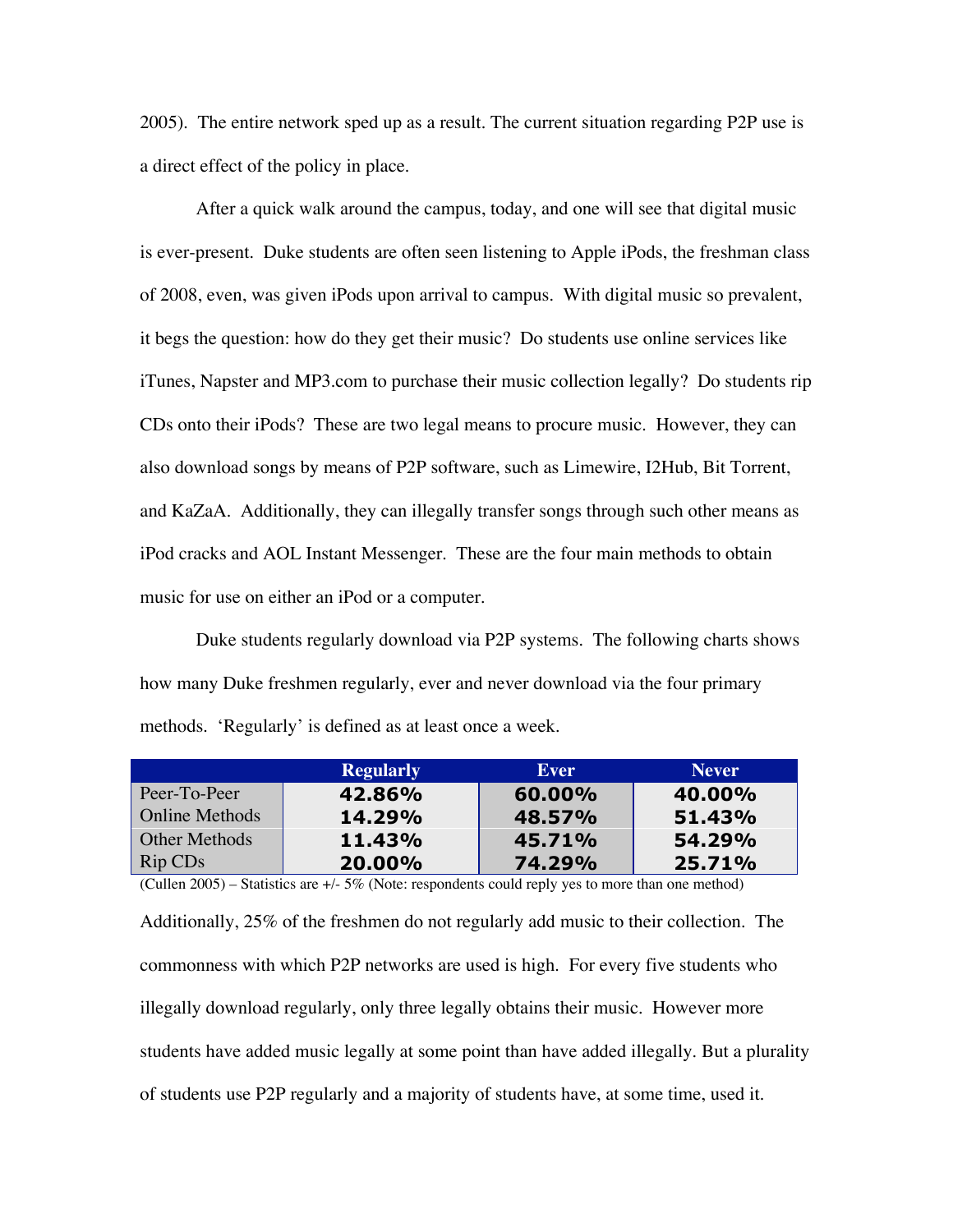However while many Duke freshmen have used P2P systems, they don't download large quantities.

I also asked how many songs each freshman has on his iPod (and as such, on his computer) and how many they add each week. These numbers are from any procurement method described above.

|                                      |           |                 | $< 250$ 250-500 500-1000 1-2000 2-5000 |          |                      |
|--------------------------------------|-----------|-----------------|----------------------------------------|----------|----------------------|
| Songs On iPod                        |           | $5.71\%$ 20.00% |                                        |          | 20.00% 28.57% 22.86% |
|                                      |           |                 |                                        |          |                      |
|                                      | $\leq 10$ |                 | 10 to 25 25-50 50-100 100-200          |          |                      |
| Songs Per Week                       | 48.48%    | 39.39%          | $ 3.03\% $                             | $3.03\%$ | $6.06\%$             |
| $(C_{n+1}, D_{0})$ $(1, 1)$ $(2, 1)$ |           |                 |                                        |          |                      |

(Cullen 2005)– Statistics are +/- 5%

The average student has about 1000 songs on his iPod (Cullen 2005). And the overwhelming majority adds less than twenty-five songs per week—half add less than ten songs. However an elite, small percentage do the bulk of the work. In terms of total songs, the top six percent (those who add more than 100 songs per week) of students add more music per week than the bottom fifty percent (those who add less than 10). Chris Cramer, Ph. D, a Security Officer at OIT, says, "There is definitely a 95/5 rule. 95% of bandwidth will be consumed by 5% of the users" (Cramer 2005).

A look at the Duke's bandwidth logs also helps diagnose how frequently students download from P2P networks.

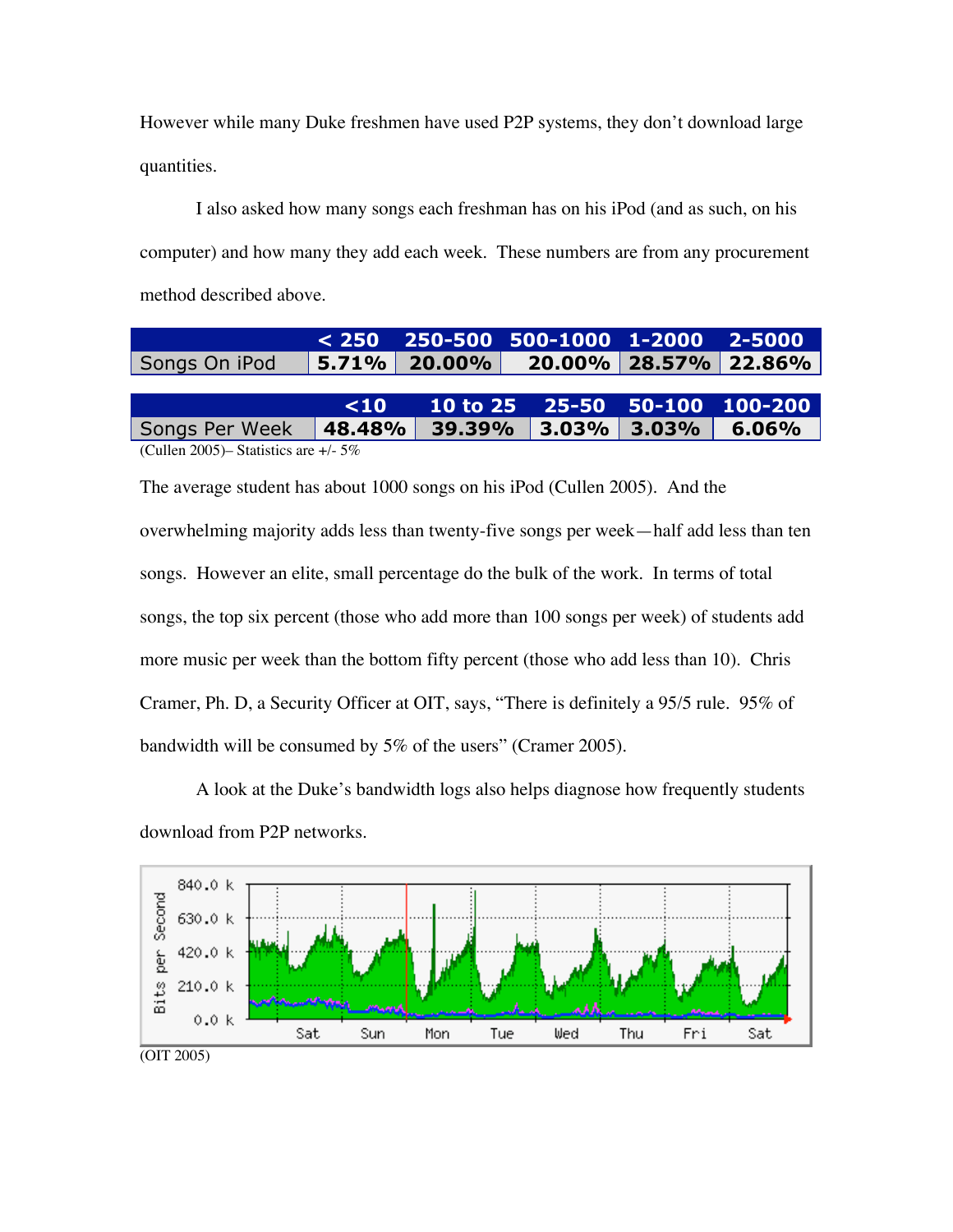This chart shows the inbound and outbound data transfer for a week (Fri 4-8-05 through Sat 4-16) on the East Campus residential network. The green area refers to the inbound traffic rates. The blue line refers to outbound rates. The chart shows how little P2P transfer is occurring on campus relative to the entire amount of traffic. The average outbound data rate over this period is 39.3 kb/sec and the average inbound rate is 297.1 kb/sec. While this is not as low as it would be without P2P use entirely, it is far from the rates, before the new policy, of over 250mb/sec. This is an 8:1 ratio of inbound:outbound. Normal ISPs, for instance, will offer a 4:1 ratio (Cramer 2005). This is abnormally high inbound:outbound, suggesting that there is minimal P2P traffic going across the network.

## **III. Duke vs. The United States**

The Pew Internet & American Life Project conducted a survey in January 2005, to look at music downloading tendencies. This is helpful to put the numbers from Duke freshmen into some perspective with the rest of the Internet population. It should be noted that this survey includes those who download music OR video files from the following sources. But services like iTunes and ByMusic.com are primarily music services. People who use these services are likely to be downloading music. Similarly, people who use P2P Services are also likely to use them for music just as often as movies. Downloading files from an MP3 player is also going to involve almost exclusively music transfer. But on the flipside, I conjecture that the majority of files transferred over AIM will be movie files. Below is a chart depicting downloading tendencies: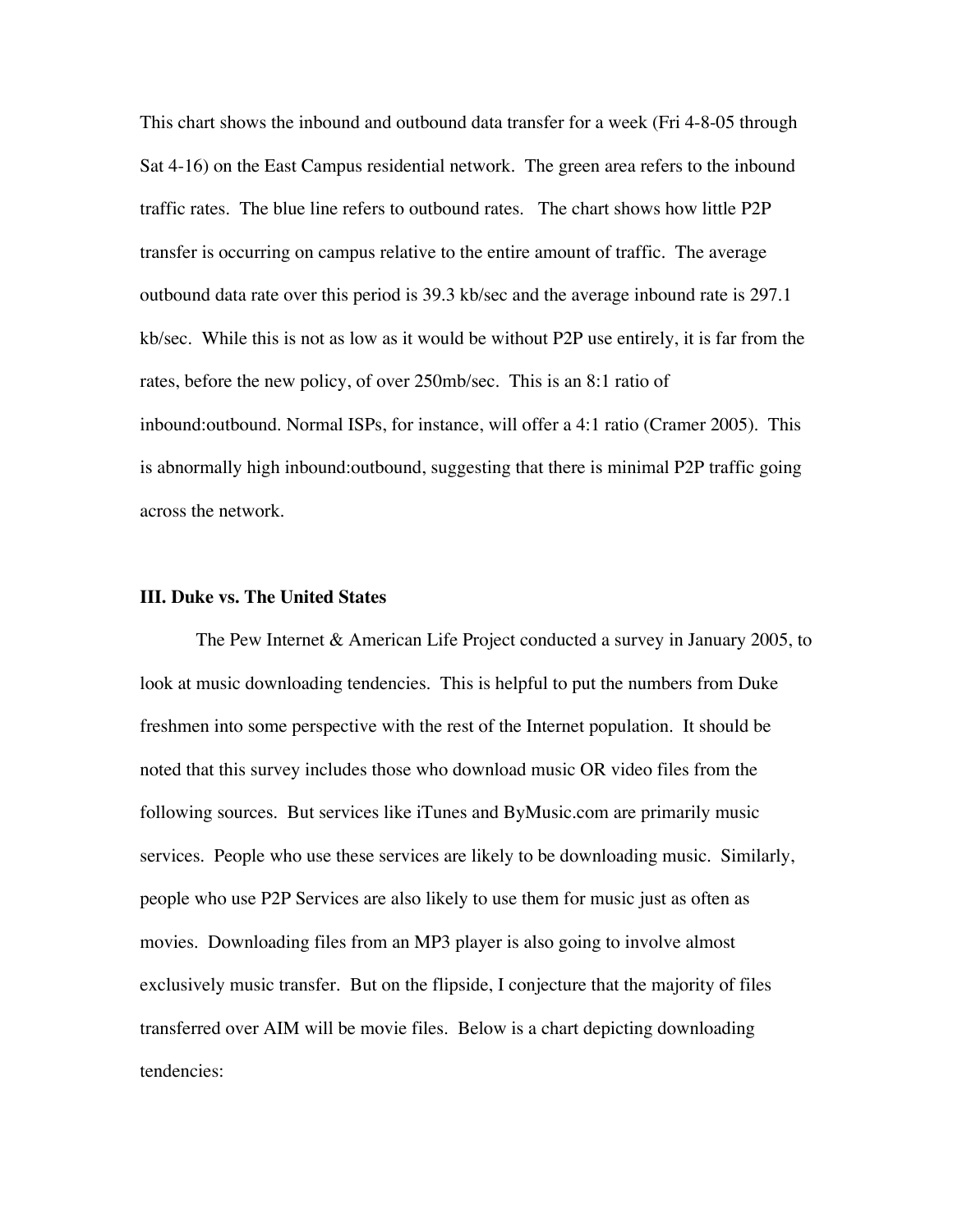| <b>Sources for Current Downloaders</b><br>Do you CURRENTLY download music or video files from any of the following places?<br>Have you EVER downloaded music or video files from this source? |                         |                                |                          |                   |  |  |  |
|-----------------------------------------------------------------------------------------------------------------------------------------------------------------------------------------------|-------------------------|--------------------------------|--------------------------|-------------------|--|--|--|
|                                                                                                                                                                                               | Yes.<br>currently<br>do | No. but<br>have in<br>the past | No. and<br>never<br>have | <b>DK/Refused</b> |  |  |  |
| An online music service like iTunes<br>or BuyMusic.com                                                                                                                                        | 27%                     | 8%                             | 64%                      | 1%                |  |  |  |
| Email or instant messages you<br>receive                                                                                                                                                      | 20                      | я                              | 72                       | $^{\circ}$        |  |  |  |
| Other music-related websites, such<br>as online music magazines or<br>musicians' homepages                                                                                                    | 17                      | 6                              | 78                       | $^{\circ}$        |  |  |  |
| A peer-to-peer network like Kazaa or<br>Morpheus                                                                                                                                              | 16                      | 17                             | 65                       | $\mathbf{1}$      |  |  |  |
| Someone's iPod or other MP3 player                                                                                                                                                            | 15                      | 4                              | 80                       | $^{\circ}$        |  |  |  |
| Other movie-related websites, such<br>as online movie magazine or review<br>sites                                                                                                             | 7                       | 2                              | 90                       | $\mathbf{1}$      |  |  |  |
| Music or movie blogs                                                                                                                                                                          | л                       | з                              | 91                       | 2                 |  |  |  |
| An online movie download service<br>like Movielink                                                                                                                                            | 2                       | 4                              | 94                       |                   |  |  |  |

Source: Pew Internet & American Life Project Tracking Survey, January 2005. Margin of error for current

#### (Madden 2005)

Only 16% of the Internet community 'currently' (compares with 'recently' in the Duke survey) downloads via P2P and 33% have downloaded from P2P networks at some point. Duke freshman are downloading at about twice this rate from P2P networks. However, Duke students are almost twice as likely to have downloaded from online services, such as iTunes, also. While Duke freshmen download illegally more often, they also download legally more often too.

This trend has multiple explanations. First, Duke students access the Internet via a high-speed network. This allows students to transfer songs and other files at rates not available to the general Internet community. Second, college students are more technically inclined, as a whole, than the general Internet community. Having grown up during the digital age, they are more likely to be familiar with these means. Only 27% of Internet users download music via some means (Madden 2005). At Duke, nearly every student has downloaded music over the Internet. Moreover, every Duke freshman owns an iPod and, as such, has a stronger reason to download music. Duke freshmen use P2P networks at unusually high rates, when compared to the Internet community. But that does not mean they are any more villainous. Duke students also use every other means possible more frequently.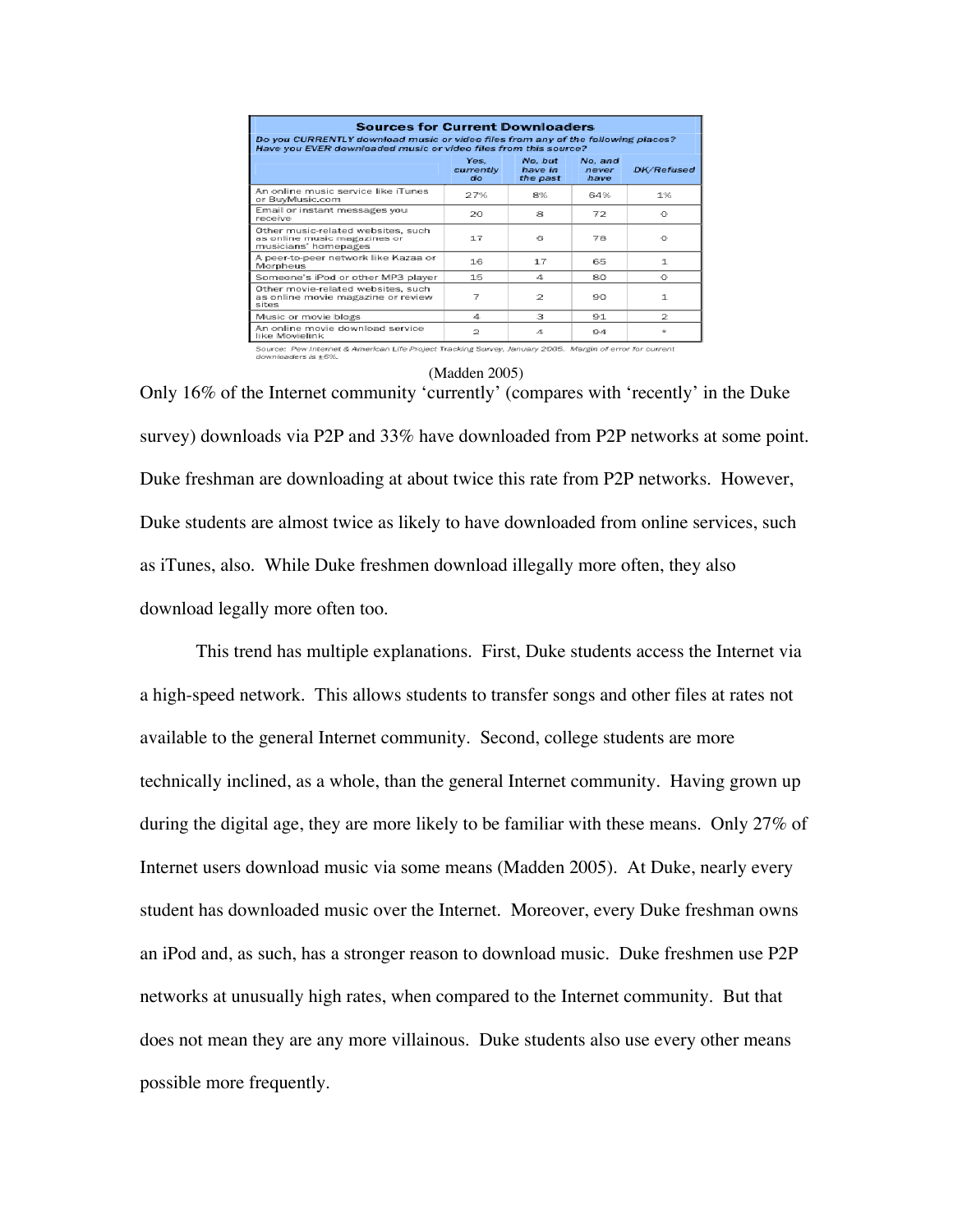### **IV. P2P Policy Reviews**

There are a variety of ways Universities have chosen to handle the rush to Peer-To-Peer. Duke has taken up a basic 'don't ask, don't tell' policy where the University will protect its students from the RIAA and MPAA as much as possible, while not restricting transfers (Cramer 2005). The University of Florida implemented software, named ICARUS, which detects the presence of P2P traffic on the Florida network and sends warnings to the offending user (Byrne 2003). At University of California-Irvine, software also detects P2P traffic, but simply puts them at the bottom of the priority list of incoming and outgoing traffic (UCI 2002). On the other end of the spectrum, Penn St. offers Napster service to all its on campus students—for free (Times 2003).

The policies of these four universities are thoroughly explained and then evaluated on four points of merit:

- 1) How well does it protect copyright holders' rights?
- 2) How much student freedom does it restrict/infringe upon?
- 3) How expensive is the policy?
- 4) Overall conclusions.

A final policy rating will be given to each of the four Universities based on these categories. This rating will be the basis of a policy recommendation to be given after the evaluations.

#### **V. Policy 1: Duke University**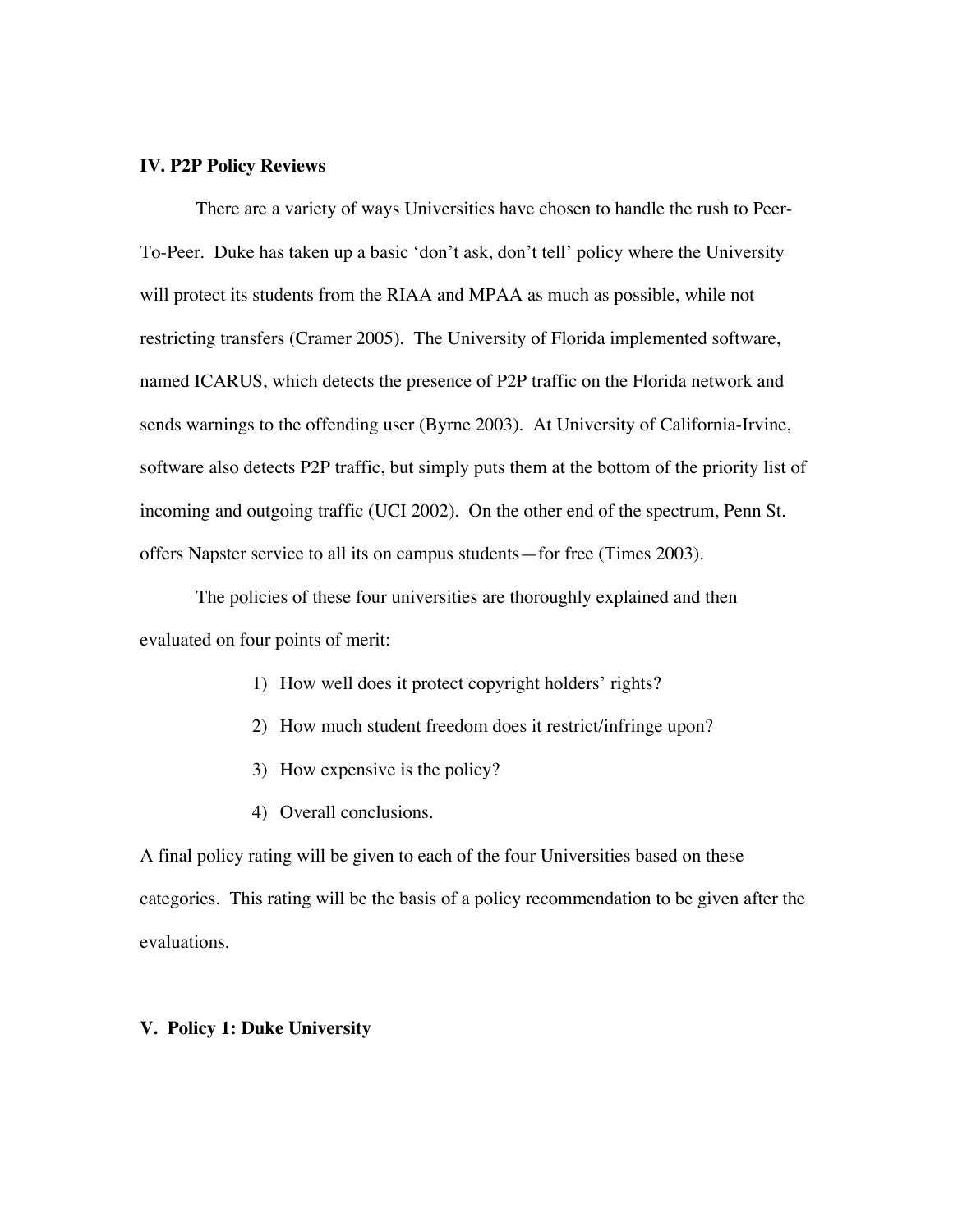Duke has a very detailed Privacy Policy for all people using the Duke network. However, almost all restrictions fall into the category of security restrictions. Duke, does not though, prohibit transferring copyrighted material across the networks. Specifically:

Neither the University nor its agents restrict the content of material transported across its networks. While the University does not position itself as a censor, it reserves the right to limit access to its networks or to remove material stored or posted on University computers when applicable University policies, contractual obligations, or state or federal laws are violated. Alleged violations will receive the same academic due process as any other alleged violation of University policy, contractual obligations, or state or federal laws. (Duke 2004)

This policy is very lenient to students and allows them the ability to make their own decisions regarding their use of the network. They have the option of pursuing illegal means, with almost no risk of repercussions, or they can choose to use legal means. Duke's acceptable use policy focuses on security measures to ensure network reliability and security. It does prohibit the use of illegal or pirated software, but not illegal or pirated music.

However, Duke does have a policy regarding system resources. While Duke's Office of Information Technology will admit that P2P networks are the largest abusers of system resources, OIT holds the network resources and illegal downloading separate. "Using P2P networks is not illegal," says Cramer (Cramer 2005). OIT does have a policy for students who are using excessive bandwidth. Should a student have outgoing traffic that exceeds 5 gigabytes/day, Duke will begin to take action. This 5gB/day limit is strictly on outgoing data. A student may download (incoming) as much as he wishes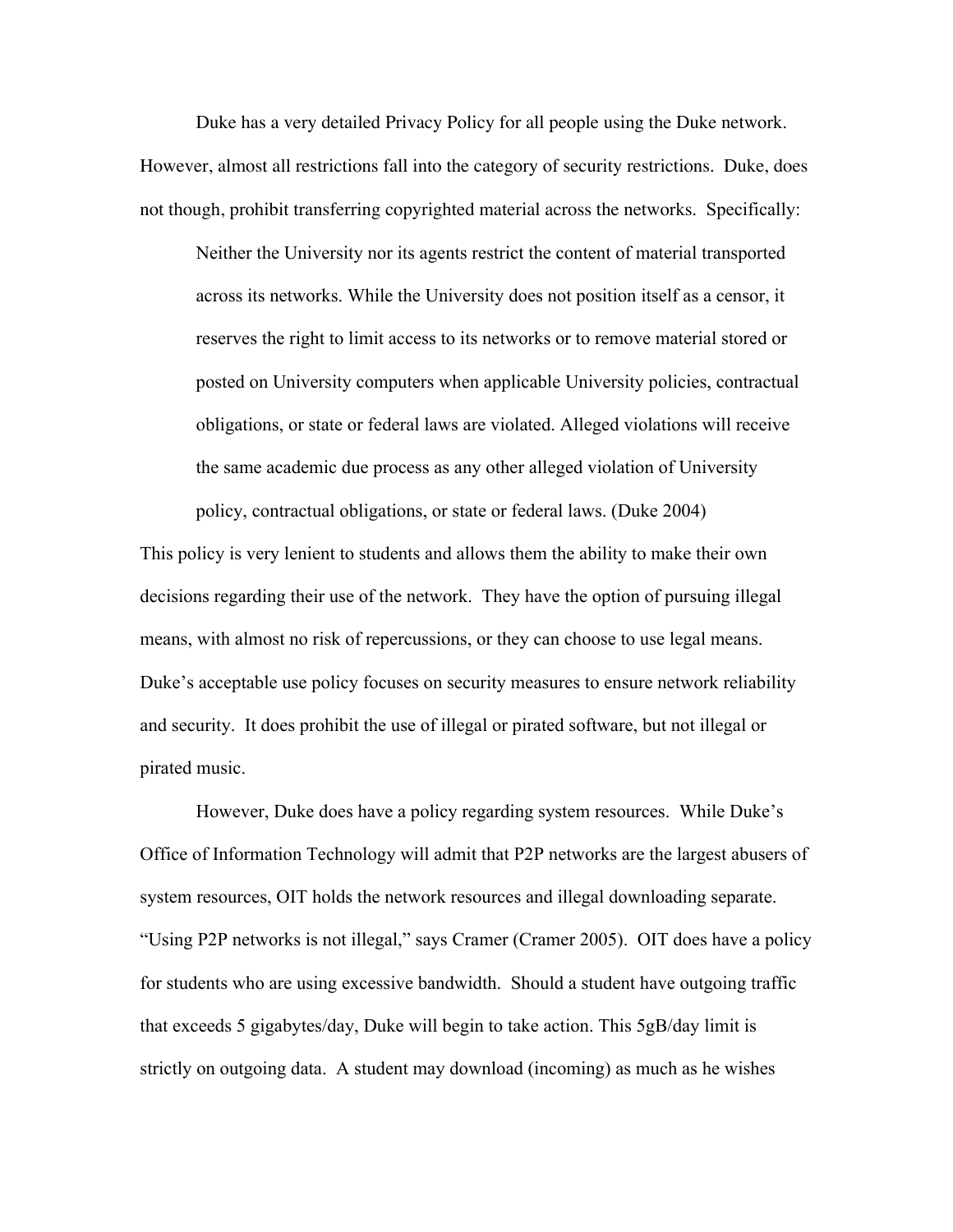with no restriction. Duke will issue two 'speeding tickets' as warnings to the owner of the computer. After the third ticket, the owner's network port will be significantly slowed—so as to prevent further excessive use of network resources (Cramer 2005). However, in a given semester, only a "handful" of students will be given a third ticket. Duke specifically makes sure to differentiate between prohibiting (and discouraging) P2P use and downloading copyrighted works and the overuse of a valuable system resource: bandwidth.

# A: How well does it protect copyright holders' rights?

Duke's policy protects copyrights about as well as KaZaA or Grokster protects them. While it is within their right, Duke is 100% blind to what is being passed around on their networks. Duke also goes to the fullest extent of the law to protect its clients from lawsuits. Duke requires a subpoena to give the identity of the student at a given IP address, so that the RIAA or MPAA can pursue a lawsuit (Weston 2005).

#### B: How much student freedom does it restrict/infringe upon?

Duke's policy respects the students' rights and responsibility more than any other policy. It allows them the freedom to download what they want and however often they want. Students may also share a large amount of songs. It also places the burden squarely on the student when he is targeted by the RIAA. This is the appropriate way to handle the situation—allow the students to make their own decisions and then let them deal with the consequences if thing go wrong.

#### C: How expensive is the policy?

Duke pays for its bandwidth through the NC Regional Educational Network. The bill is split between the three major triangle universities: Duke, UNC, and NC State (Cramer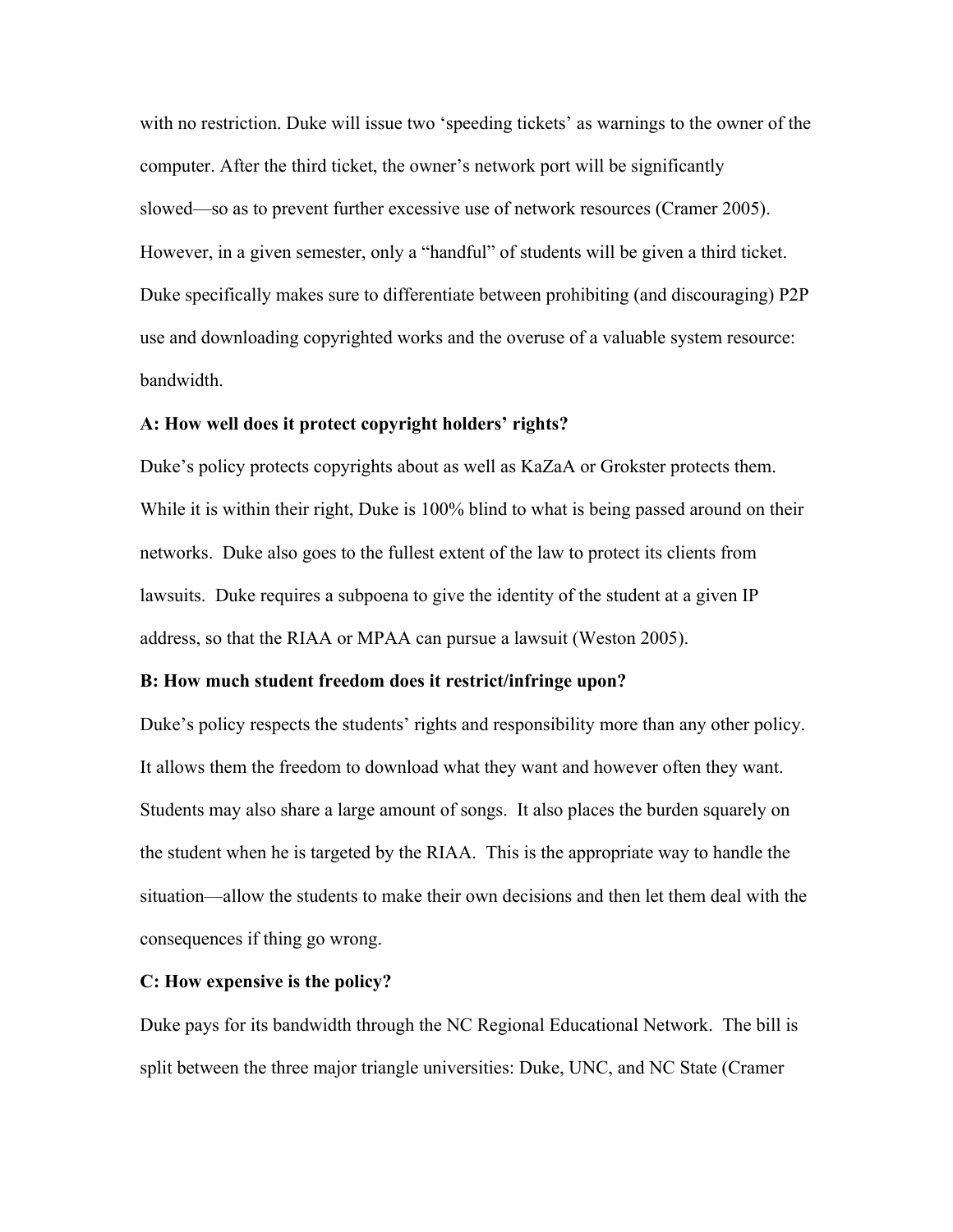2005). According to OIT, Duke has an almost unlimited inbound traffic rate and an insignificant outbound rate. Therefore, adding P2P use to campus does not significantly increase the cost of bandwidth. Moreover, the lassie faire policy Duke has adopted does not have a high transaction cost. It is simple to implement and does not require substantial work to maintain it.

# D: Overall Conclusions.

The Duke policy is very student-friendly. It presumes the students will act in legal manners and does not ever check back to ensure they are. However, the entertainment industry will believe this to be a promising policy. Economically, it makes sense for Duke to pursue this option.

# VI. Policy 2: University of California—Irvine.

The University of California at Irvine has come up with a prioritizing scheme to combat excessive P2P use. Like Duke, UCI differentiates between the illegality of downloading copyrighted material and using P2P networks in general. If bandwidth were free, UCI would likely have no restrictions placed on the network (UCI 2002). However, bandwidth is a limited resource and must be protected as such. UCI has developed software, which runs on their network, to detect P2P packets being sent out of their network.

Peer to Peer (P2P) is given a lowest priority, and is limited to 10 mb/s, if the bandwidth is available. Therefore, of the 60 mb/s total bandwidth, only 10 mb/s is set-aside for P2P. We realize that this means extremely slow downloads and problems connecting with other peers; however, the P2P traffic is not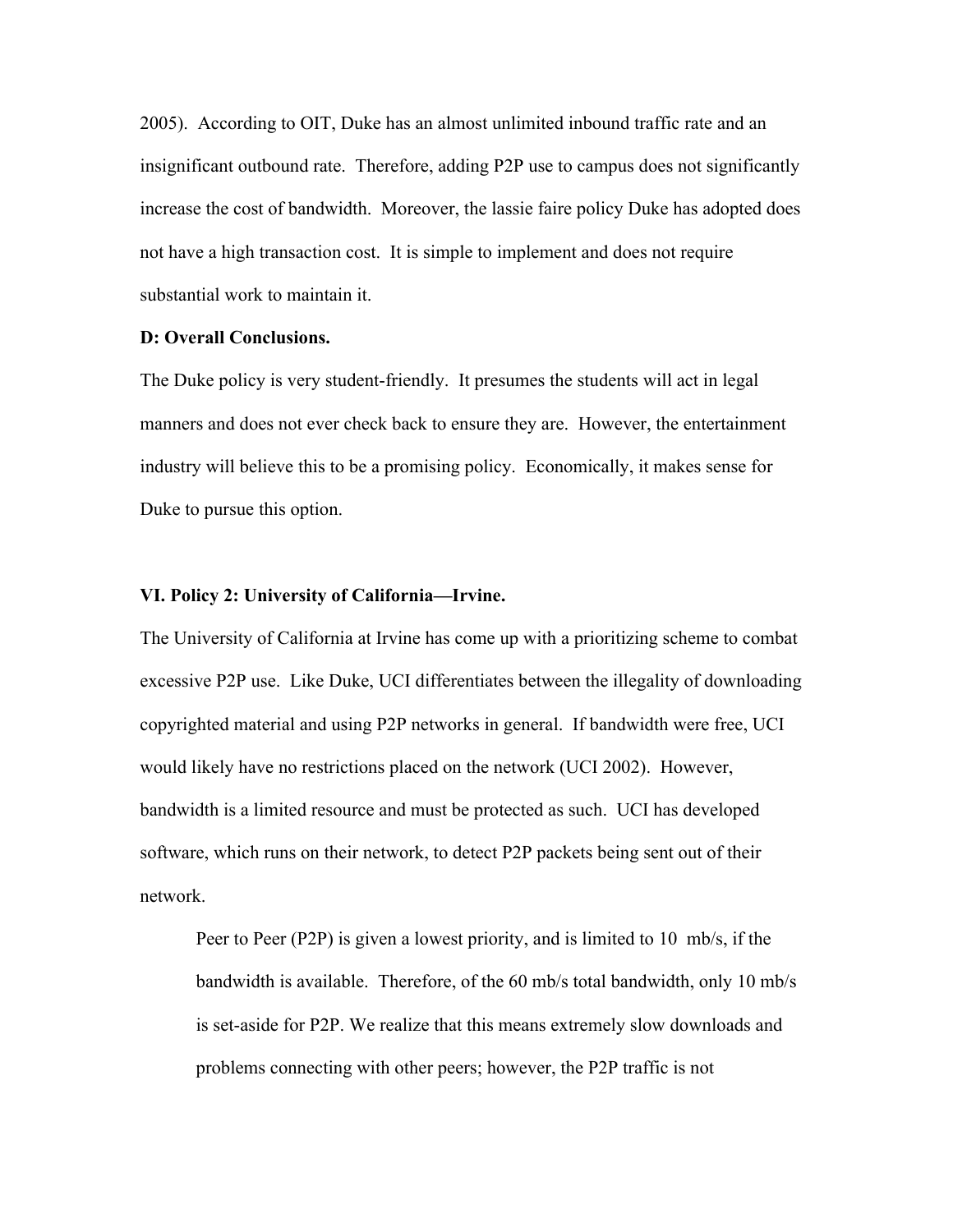"Educational" by its very nature…We found in the past that P2P

traffic…consumed such quantities of bandwidth that the legitimate educational uses of not only the residential network, but also the total UCI network suffered. Further, the demands on bandwidth were driving the costs for our Internet Service out of control. (UCI 2002)

UCI sees this policy as a means to keep costs down on bandwidth and protect the network's reliability and speeds. Before this policy, network speeds were slowing because of massive P2P transfer rates.

# A: How well does it protect copyright holders' rights?

This policy does not protect the rights of copyright holders in the least. While it may make downloading illegal (or legal) material undesirable due to slow speeds, it does not in any way censor the material coming across the network. Still, though, it does slow down the people who would be generally transferring illegal material and it does make it undesirable to do so.

### B: How much student freedom does it restrict/infringe upon?

UCI's bandwidth constraints are based on packet sniffing. UCI claims that they are only concerned "with network performance and which applications are running on the network, not the content of what residents are moving, reading or which web sites are visited." (UCI 2002) Regardless, the opening of packets on their way out of the network still smells of foul play and certainly sets a precedent for further invasion in the future.

#### C: How expensive is the policy?

As UCI pays for bandwidth per-bit, this policy saves money for UCI. Irvine was spending an intolerable amount on bandwidth before this implementation, and has been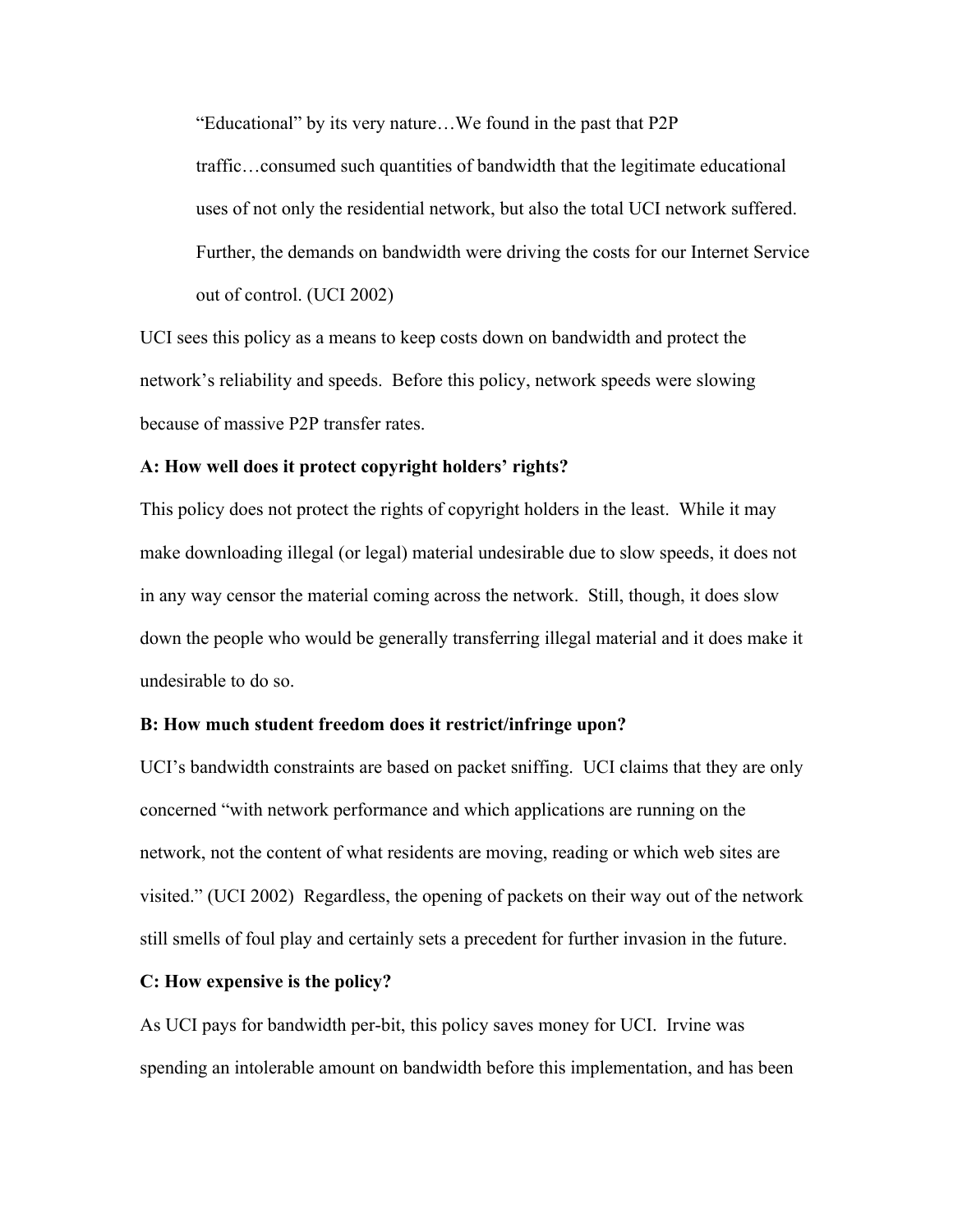saving money since: "The more bandwidth used, the larger the cost. In the past, about 2% of the residents would use over 90% of the available bandwidth causing slowdowns and poor performance for everyone." (UCI 2002) It is not realistic to allow 2% of the community to use 90% of the available resources when everyone puts forth the same amount for access to the resources. For that reason, UCI made a good decision to limit the bandwidth of those who use excessive amounts.

#### D: Overall Conclusions.

The entertainment industry will not like this policy and will not believe it goes far enough. However, it is somewhat effective at stopping the P2P traffic flow. That said, it is also potentially invasive into a student's affairs. However, the primary goal of network integrity is maintained, as it is impossible for one user to dominate the network traffic.

### VII. Policy 3: University of Florida.

The University of Florida has pulled all the stops in limiting P2P use. It has implemented a program called Icarus, Integrated Computer Application for Recognizing User Services. Icarus is a program that sniffs the network for any P2P data transmission:

If a student tries using a P2P application, Icarus will automatically send an E-mail and an immediate pop-up warning to the offending user and disconnects the user from the network for 30 minutes. A second offence will result in a network cutoff period of five days. A third office will result in an indefinite cut-off and the user is subject to the school's judicial process. (Byrne 2003)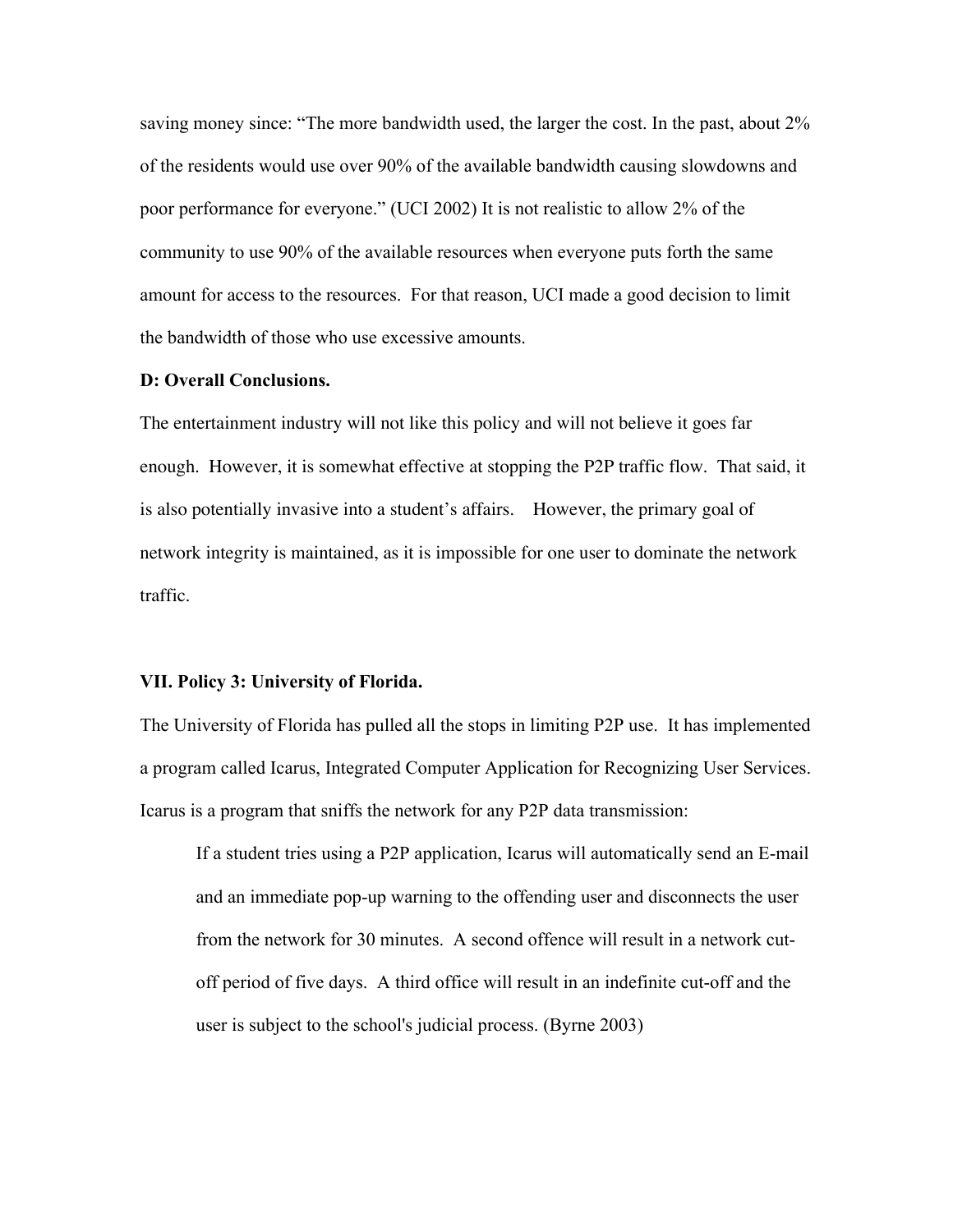Icarus caught, when it was first implemented in the summer of 2003, 769 first time users. Only 90 dared try a second time to use P2P software, and a miniscule three were caught for a third time. During the fall of 2003, only 300 P2P users were detected, a 90% drop from the year before (Joachim 2004). Below a graph shows the bandwidth used at University of Florida:



(Joachim 2004)

While the data over the summer should not be compared with the rest, it is evident how much Icarus has helped in limiting bandwidth and P2P transfer. Data flowing in and out of Florida is a mere fraction of its levels the spring before.

# A: How well does it protect copyright holders' rights?

University of Florida's policy is as restrictive as possible. It shuts off almost all P2P transfer, which makes transferring files illegally much more difficult. While students undoubtedly can find ways around this problem, it is nonetheless a much larger inconvenience. This policy would be very pleasing and suitable to the entertainment industry.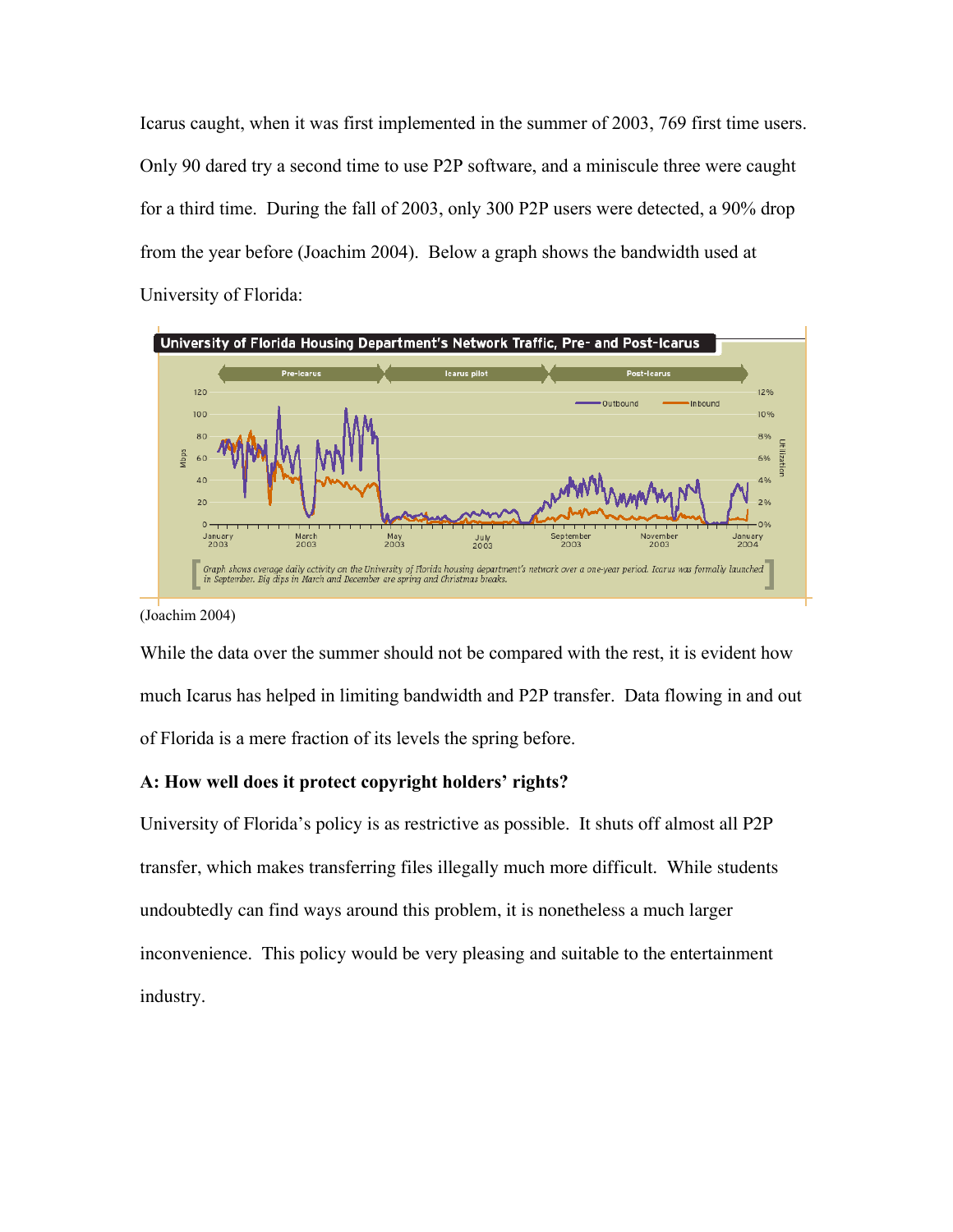### B: How much student freedom does it restrict/infringe upon?

Florida sniffs each packet going around the network. Just as it did at UCI, this leaves open the possibility for more invasive uses than simply verifying whether or not a packet is P2P transmissions. While not only looking into each file that leaves the campus, it prohibits students from exploring the possible legal uses of P2P systems. While predominantly used for illegal uses, at Florida it is impossible to download material legally via P2P networks. Restricting every user's freedom to solve a problem that is caused by, admittedly, 2% of users on campus is not a proper way to solve the problem (Cramer 2005). This policy heavily restricts user freedom and a student's ability to exercise his will on the Internet.

#### C: How expensive is the policy?

Icarus, while it must be maintained and monitored, saves University of Florida a considerable amount of money. They are spending less than half as much as pre-Icarus on bandwidth across their residential network.

#### D: Overall Conclusions.

Florida's system is far too restrictive. It does not allow students to make their own mistakes nor does it allow them to use P2P networks for legal uses—while these may be few and far between, they do exist. A blanket is cast over the network and anything possibly illegal is prohibited. I do not believe such a system is plausible in any scenario.

# VII. Policy 4: Pennsylvania State University.

Penn State is the final approach to be discussed. It is also the most innovative and most different from the first three policies. Penn St, along with a number of other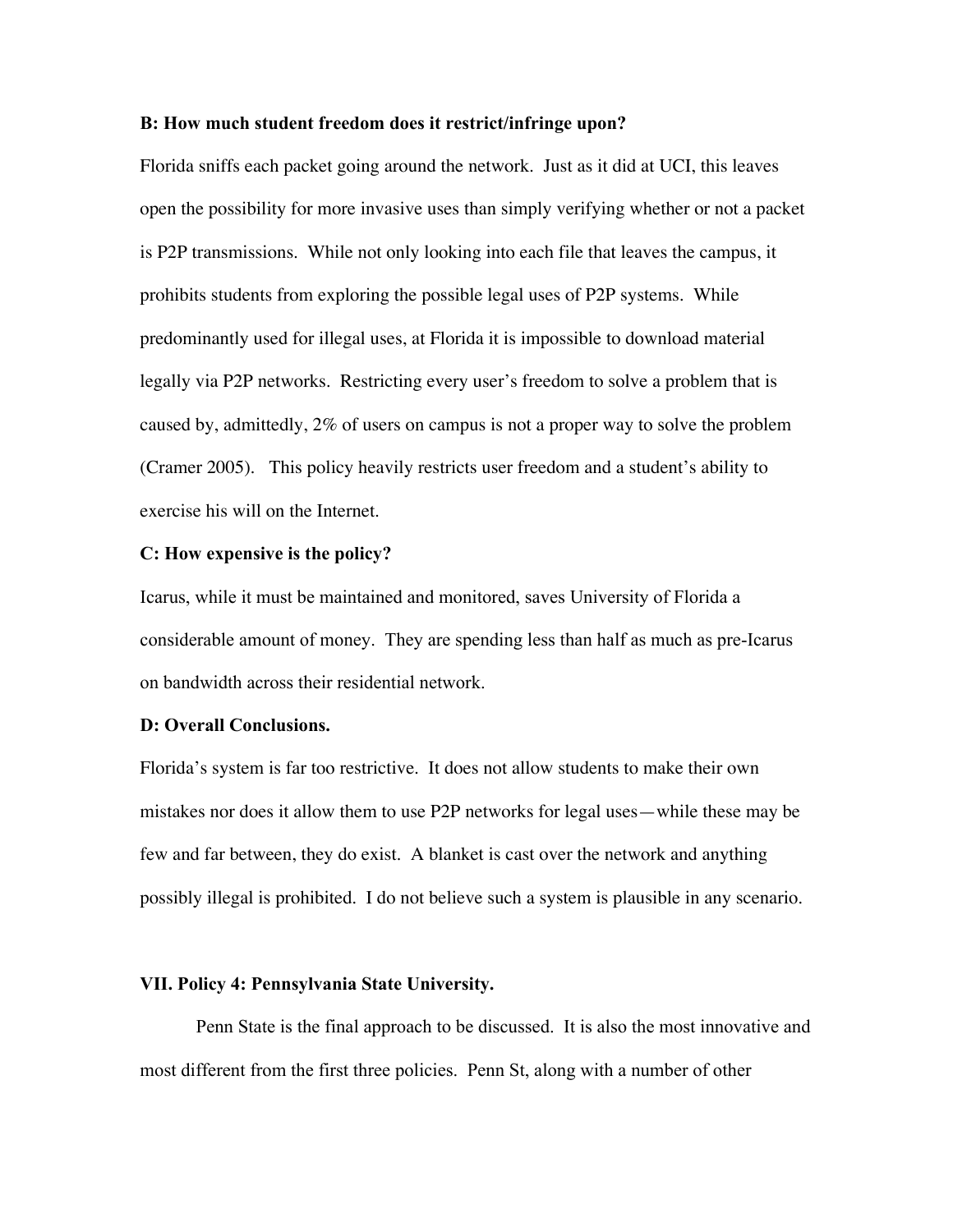schools, have contracted Napster to provide music to all 83,000 students, at no charge (Gardner 2003). This approach makes it useless to download music illegally, as it can be streamed and played, legally, for free. Graham Spanner, President of Penn St, says "This will be the first step in a new, legal approach designed to meet student interest in getting extensive digital access to music." (Times 2003) This system is not an entirely free lunch. Users will be able to download tethered songs and stream them.

Streaming downloads are the equivalent to listening to the radio through a computer. The so-called tethered downloads allow users to save songs on as many as three computers. Penn State students will be able to burn downloaded music onto compact discs or transfer them to portable devices for 99 cents each. (Times 2003)

The program is funded through an existing \$160 per student technology fee. Penn State believes that it can be continually funded without increasing this fee.

#### A: How well does it protect copyright holders' rights?

Penn State aggressively pushes legal means to get music. This is different than aggressively stopping illegal music. It puts a more positive spin on the issue and encourages good behavior rather than punishing bad behavior. The RIAA and MPAA are firmly behind this decision and supports Penn State's measures (Gardner 2003).

#### B: How much student freedom does it restrict/infringe upon?

Since policy encourages downloading music legally and using it within the terms of the license, the Penn State Acceptable Use Policy explicitly prohibits the use of P2P networks to transfer copyrighted material. However with no active features in place to detect P2P transfers, it is very malleable in a technical sense.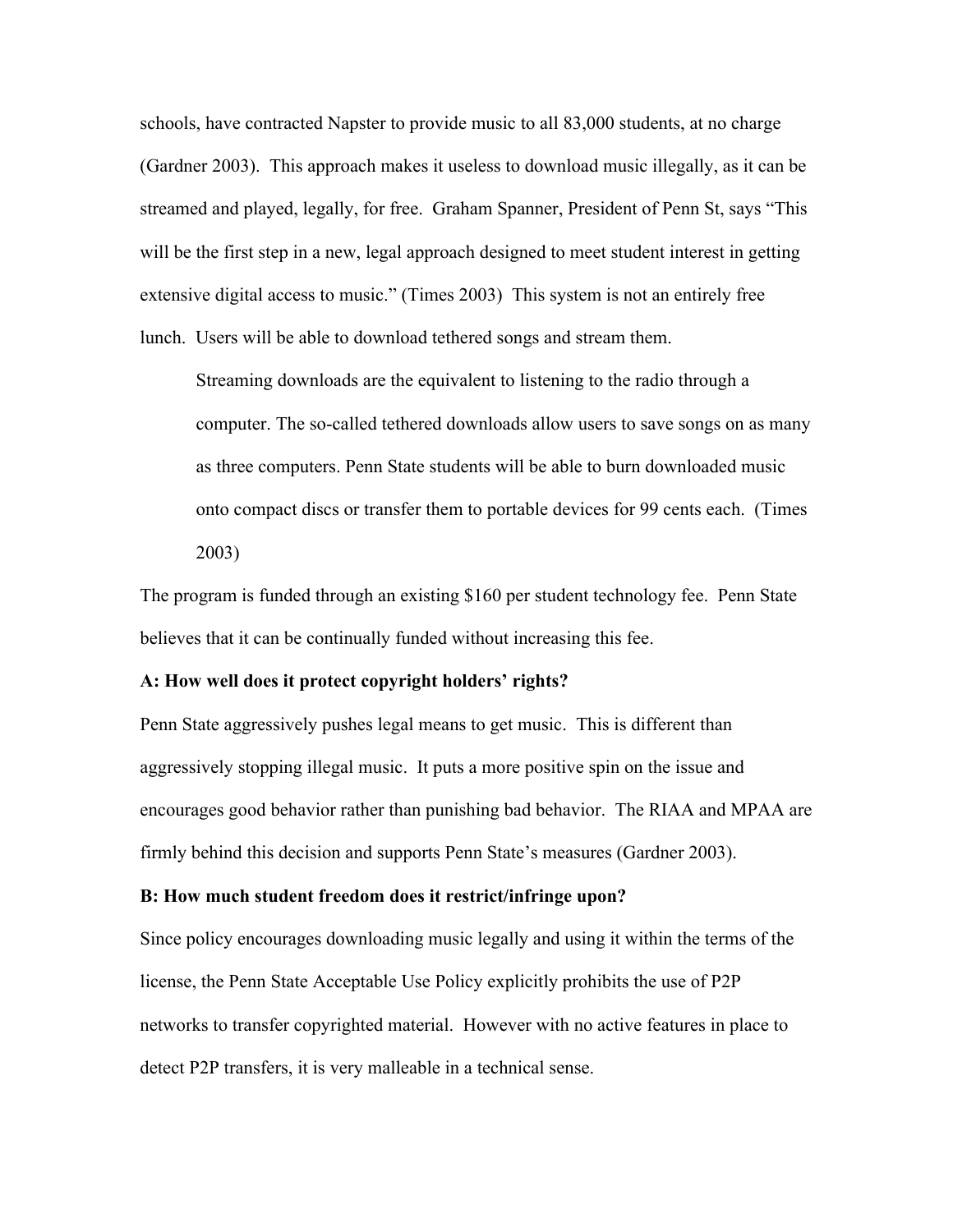# C: How expensive is the policy?

The policy is paid for out of existing funding. This makes it advantageous to University administrators. It also will cut down on outgoing bandwidth use—as all files will be incoming, likely saving the University money.

# D: Overall Conclusions.

Penn State has taken an interesting approach to the issue of P2P transfer. Encouraging students to download music legally may in fact prove to be the best way to prevent them from downloading it illegally. And knowing that students are often unwilling to pay, no matter how little, this is a very good way to get them to abide by the law. However, it has the potential to grow in cost and yet still does nothing to prevent illegal downloading other than act as deterrence.

# IX. Recommendation

The four policies mentioned above all have benefits to different communities. However, Duke's policy stands above the rest as the model for Acceptable Use Policies for three principle reasons. First, it provides students with the autonomy to make their own decisions when it comes to acquiring songs. Second, while does not actively protect the rights of copyright holders, Duke is not expected to fill that role. Duke has a responsibility to its students, not the Recording Industry Association of America. Finally, the plan saves the University a considerable amount of money as students who use excessive bandwidth are dealt with on an individual basis.

More so than other schools, Duke's policy gives complete freedom to the students. Both UCI and Florida open packets as the move on the network and investigate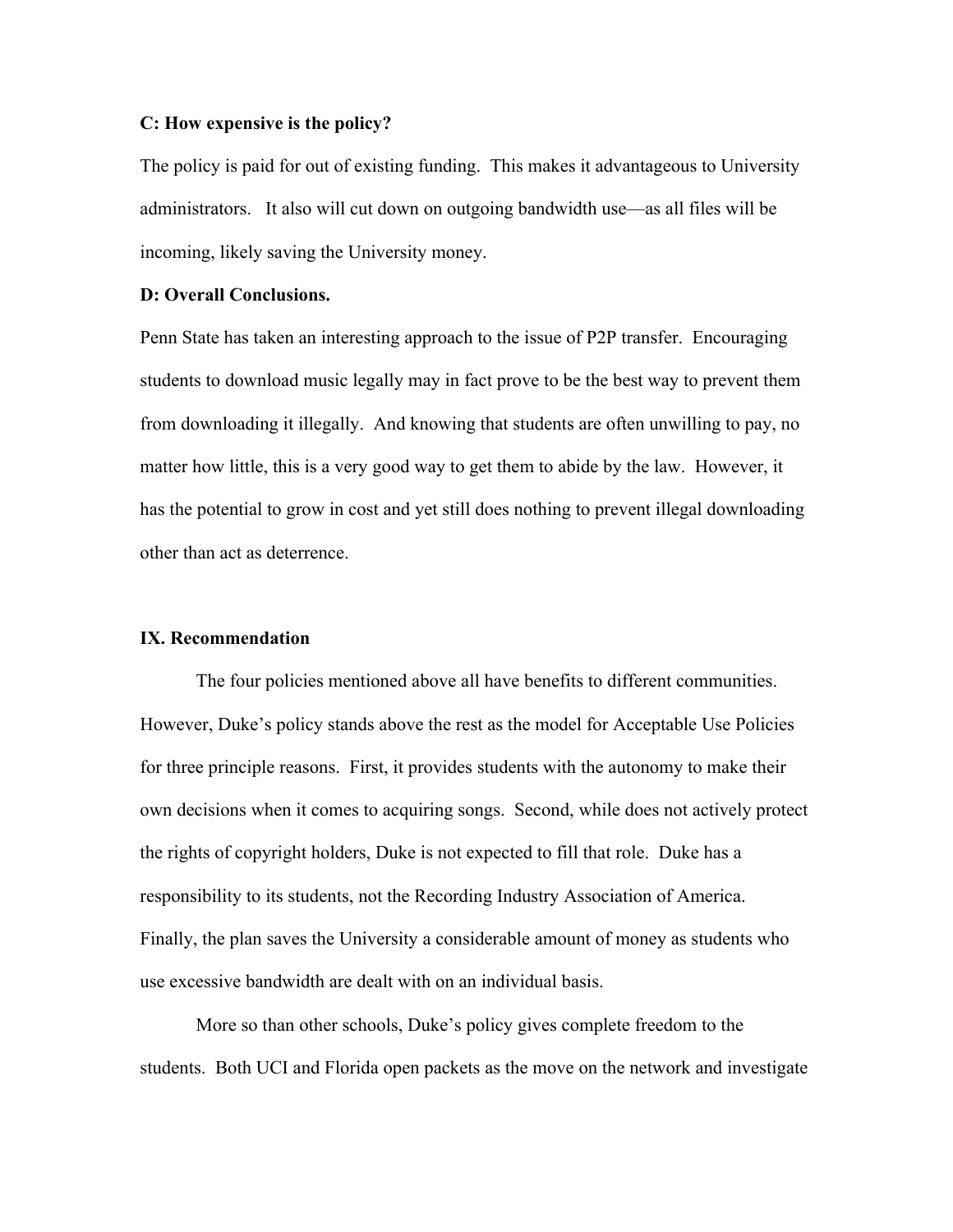what is being transferred. If there were reasons to suspect a certain student, it would be perfectly acceptable to check his actions, but blindly checking every student's email, downloads and web pages is not fair to the students. Duke and Penn St. leave the burden of responsibly on the student. It is his job to act lawfully and not download copyrighted works without permission.

Moreover, when a student is accused of possessing copyrighted works, the University stands idle while the legal system in the United States does its job. This makes sense. If a student is already being prosecuted for, potentially, millions of dollars in court or being charged with a state or federal crime, it is just not decent for a school to continue punishing the student.

This reiterates with who the University should be: the students. The University should be supporting its students and protecting their basic right to privacy and not supporting the Recording Industry or Motion Picture Association. While Duke needs not aid a student after he has been proven guilty, Duke should and does assume innocence. Duke rightly requires appropriate legal measures to reveal the identity of an IP address to an accuser.

Duke's means of keeping costs down targets only those who use and unwarranted amount of resources. Allowing students unlimited incoming data and limiting them to 5gB/day of outgoing traffic allows students to fulfill every academic and education necessity and near every non-academic use possible. It only, realistically, limits P2P users who upload extremely high amounts of material. As a result of this policy, bandwidth usage dropped less than half of its former rate.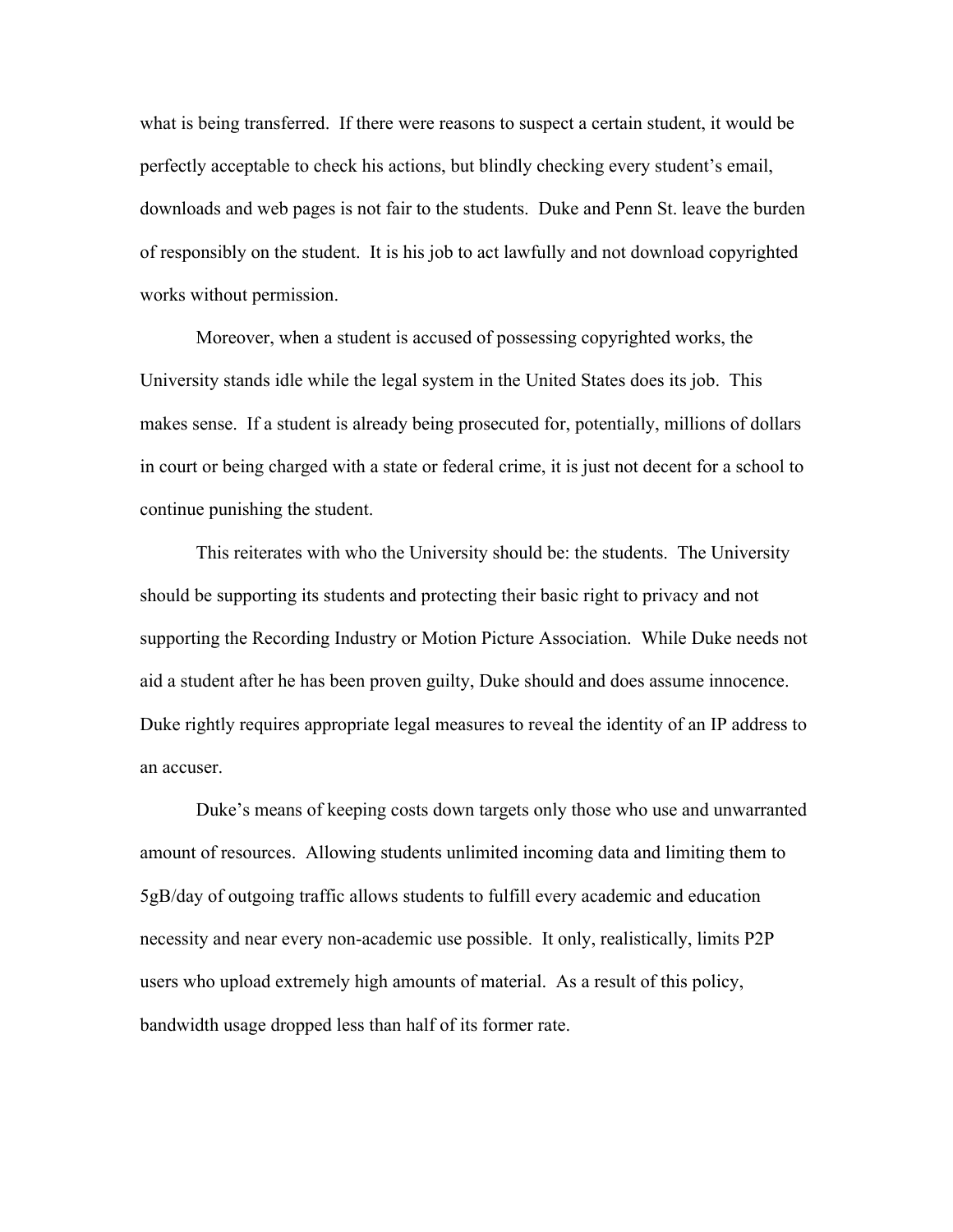Duke's policy is inexpensive, reliable and hands the students the responsibility to make the right decision. It also does not hand control to the entertainment industry. One addition to the policy could make it much stronger. If it were possible to implement a policy where Duke could offer students a low-cost alternative to downloading via P2P networks. An Opt-In plan where students can download songs and albums at iTunes would be beneficial to the University. It would encourage students to obtain music legally and would offer a simple means of acquiring them. I believe that a discounted rate from Apple, combined with a subsidy from Duke, students would be able to download songs at a price where students would realistically choose to purchase rather than download. iTunes would be the method of choice as many students, and all of the freshmen, already have iPods and use iTunes as a media player. Students given the opportunity to get in at a discounted rate would also be more likely to purchase from the iTunes store after graduating. This kind of policy would be available to all students and might prove to be enough incentive to bring some of the P2P users to the iTunes side.

## X. Final Conclusion

While Duke's freshman population downloads P2P music at abnormally high rates compared with the rest of the country, the rates for all means are higher than the national population. And compared with the rates what which students downloaded three years ago, these numbers are miniscule. The simple policy Duke implemented two years ago, giving out 'speeding tickets', has cut P2P rates down to an almost unnoticeable level. Combined with Duke's Acceptable Use Policy, this sets the priorities straight and places the students where they belong: first. It does not try to do the job of the RIAA and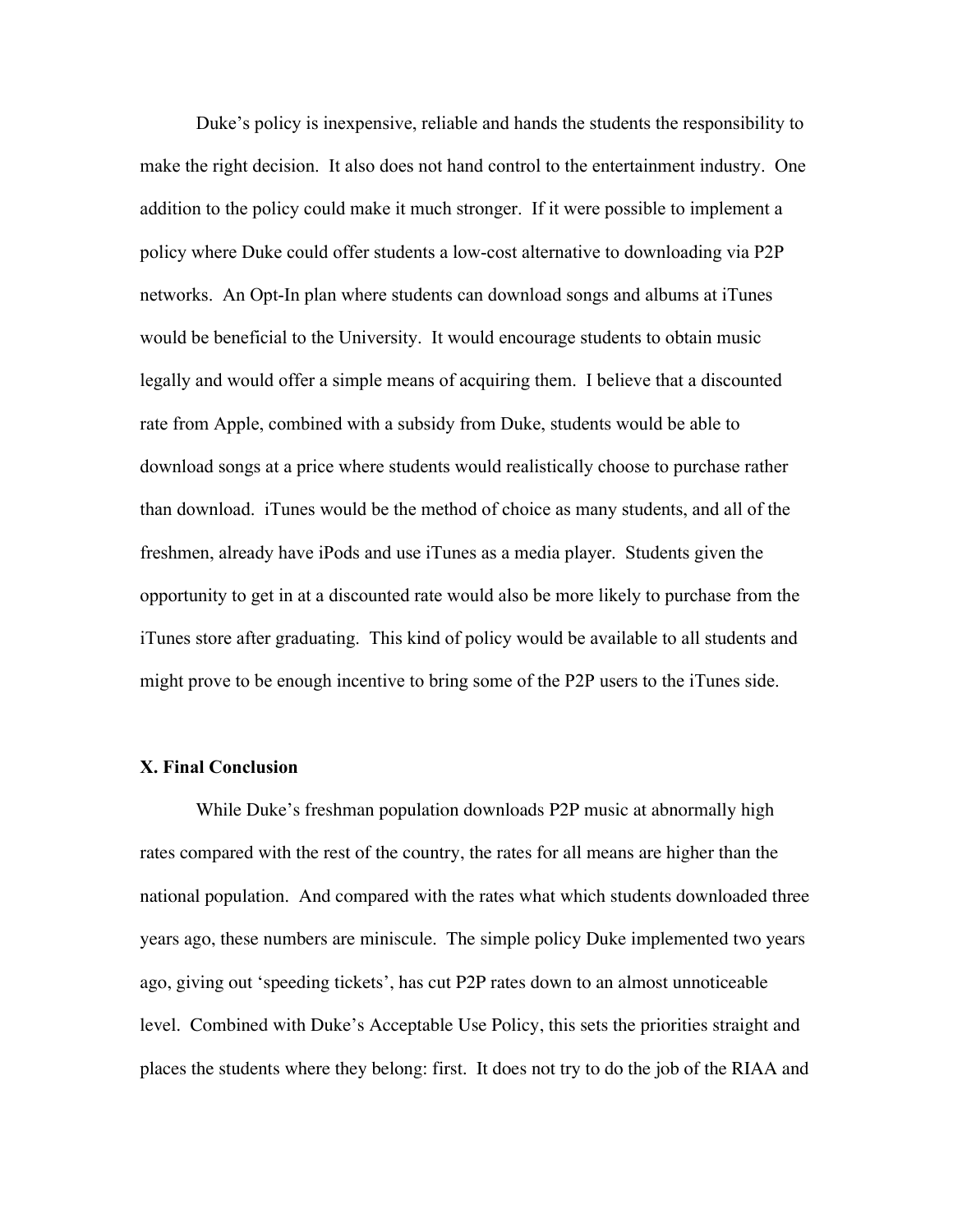it does not invade students' private transmissions. It also does not limit all student activity and only punishes those students who have abused the system. Yet, Duke would be well served by adding a legal mechanism to download music, like iTunes. It would encourage good decisions by the students and if marketed properly would be a very popular service. But, at present, Duke is on the right path and making the right decisions.